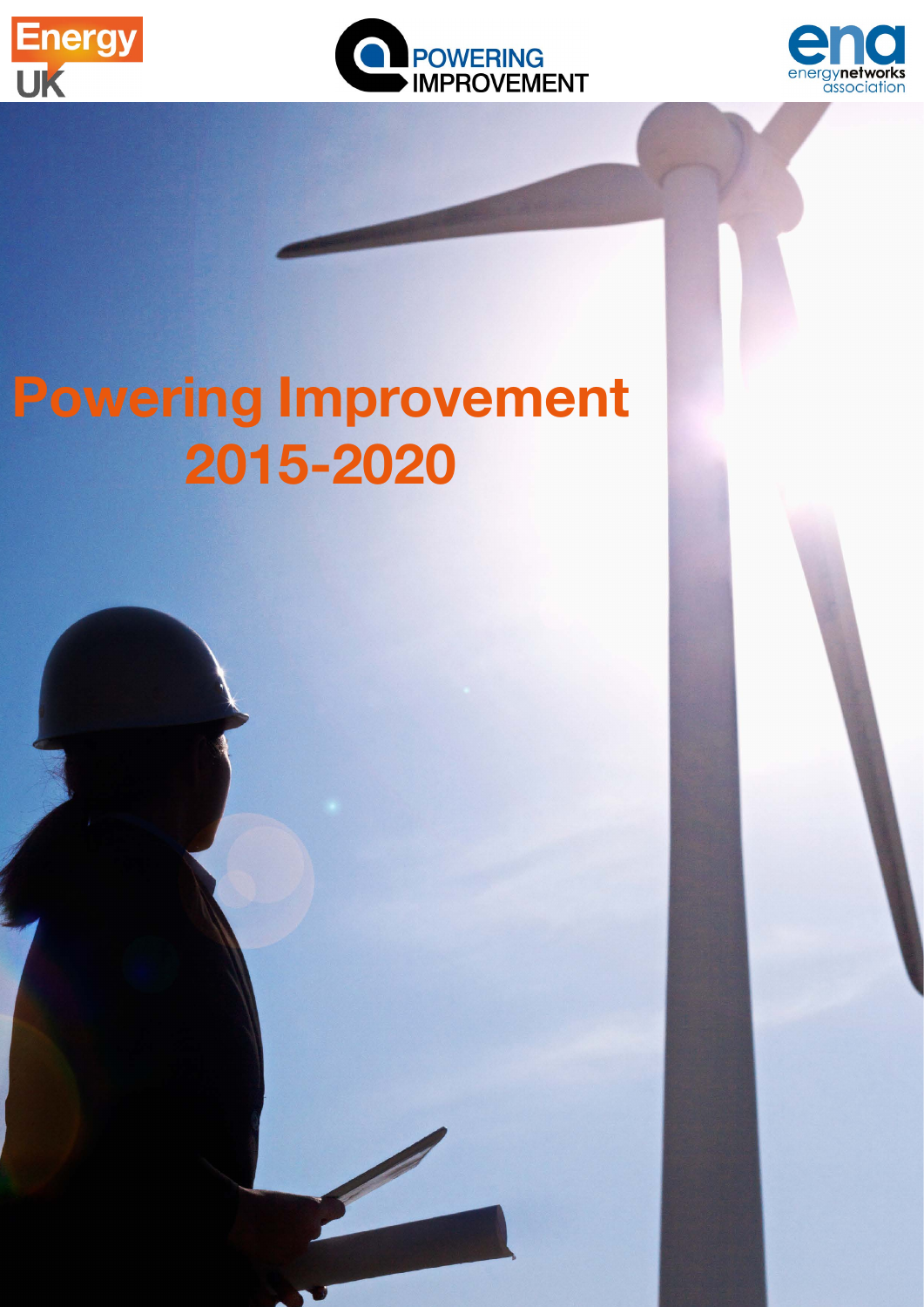"Health and safety is the heartbeat of the energy industry in the UK. No matter which branch of the business people are in, or the pressures to build, modernise and improve, everything our generators do strives to meet the best of worldwide standards for staff and customers alike.

"The energy industry does not want to stop there. We must continue to work together to drive up standards and keep health and safety front and centre, particularly in the power station workplace.

The next phase of Powering Improvement will see this approach of working together and the drive continue."

#### Lawrence Slade, chief executive, Energy UK



Powering Improvement is designed to promote continuous improvement in the management of health and safety risks within the UK electricity industry.

 The aim is to improve occupational health and safety performance through vision, leadership, direction and co-ordinated action into the future. The strategy aligns with Health & Safety Executive's (HSE) Electricity Sector Strategy and is founded on the principle that the effective management of health and safety is essential to the operation and reputation of a successful business.

#### Energy UK and Energy Networks Association (ENA), companies and the industry's trade unions, Prospect, Unite, GMB and Unison, together with the Health & Safety Executive (HSE) support the following principles:

- All workers in our industry have the right to go to work each day and not be injured or made ill by their work.
- We recognise the importance of cooperation between all groups that make up the electricity industry: generation, transmission, distribution, contractors, trade unions as well as government, regulators and other workers' representatives.
- We recognise that everyone in our industry has a responsibility to look after their own, and their colleagues', health and safety.
- We recognise the serious consequences of work-related accidents and ill health both personal, economic and reputational.
- A safe, healthy and competent workforce is essential to any business.
- We are fully committed to addressing occupational health issues as well as safety ones.
- We are committed to sharing best practice regarding health and safety risk management. This includes sharing lessons learned when things go wrong.
- We aspire to exceed compliance with health and safety legislation to strive for continuous health and safety improvement and to provide the leadership and resource to make this happen.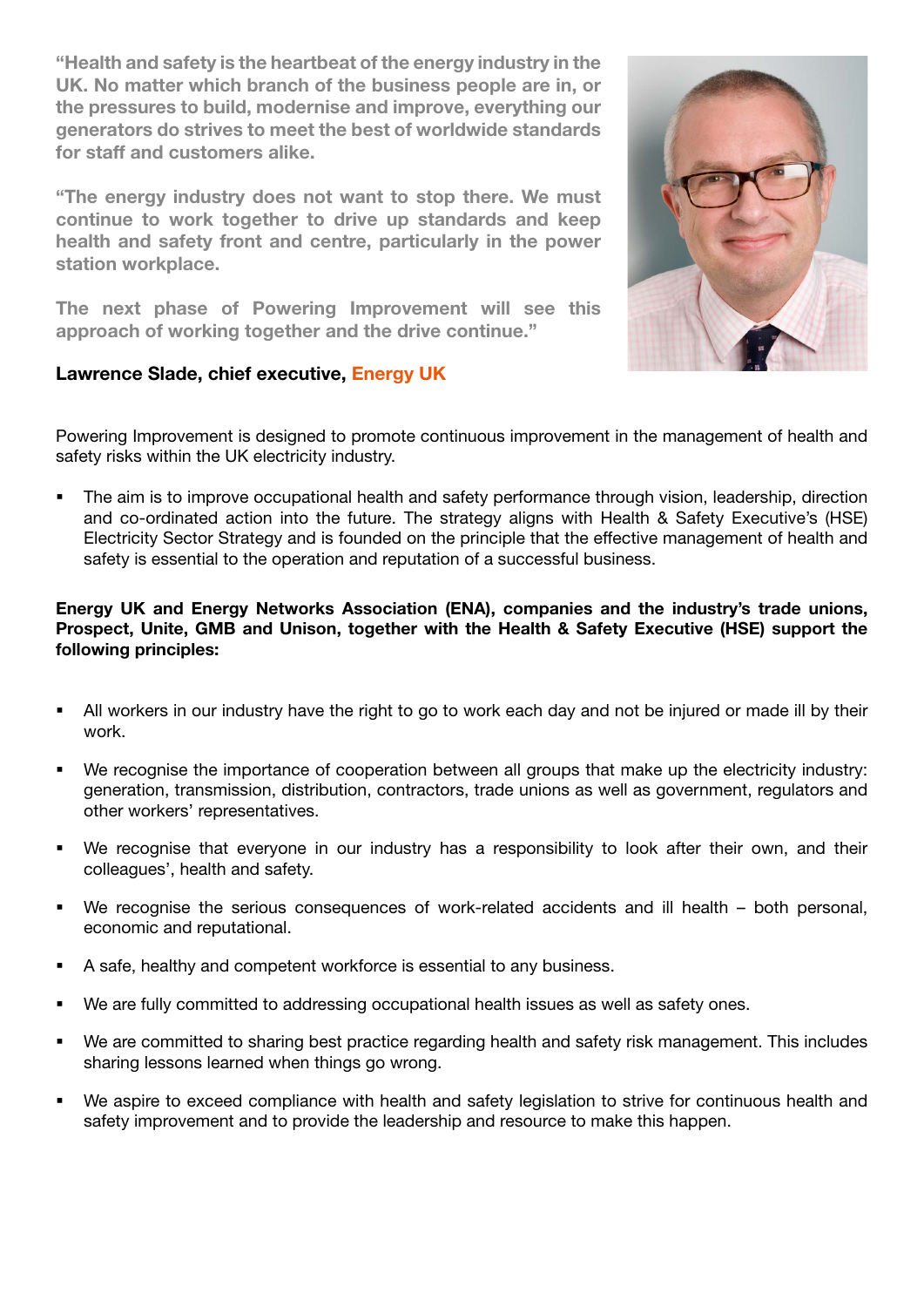"Powering Improvement is central to the health and safety effort. It has already driven up standards and cooperation by showcasing all that's best in health and safety management across the industry. It has fostered a progressive partnership with key stakeholders, regulators and workers' representatives alike.

"Energy UK is playing its part. Our Occupational Health Forum - set up in 2011 - continues to drive forward worker health issues. Our first health and safety conference, featuring Powering Improvement throughout, was such a success that we are already planning a follow-up event for November 2015."



#### Steve O'Neill, health and safety consultant, Energy UK

This is second phase of the strategy and builds on the success of the first phase which ran from 2010 to 2015.

### Vision

By 2020 the UK electricity industry will have delivered a sustained improvement in health and safety performance by applying and influencing best practice approaches utilised in the top performing sectors in the UK and beyond.

Success will be evaluated using leading and lagging indicators such as injury and ill-health data together with feedback from relevant climate and culture surveys.

## **Strategy**

Energy UK and ENA companies will work in partnership with Trade Unions, HSE and Contractors to ensure our industry has a realistic and inclusive approach to health and safety at work. Powering Improvement is intended to provide a focus and line of sight between the electricity industry's interventions to deliver a sustained improvement in health and safety performance and the framework set out in the HSE electricity sector strategy.

Throughout the five years we will maintain a focus on managing our priority risks, including working with electricity, working at height and driving.

Although the strategy is focussed on occupational health and safety risks, public safety issues involving both members of the public and third-party contractors will continue to be addressed as a priority. ENA has a dedicated Public Safety Strategy Our Commitment to Public Safety that has been running for eight years.

We will develop and agree a series of relevant and reliable leading and lagging indicators to track and monitor performance.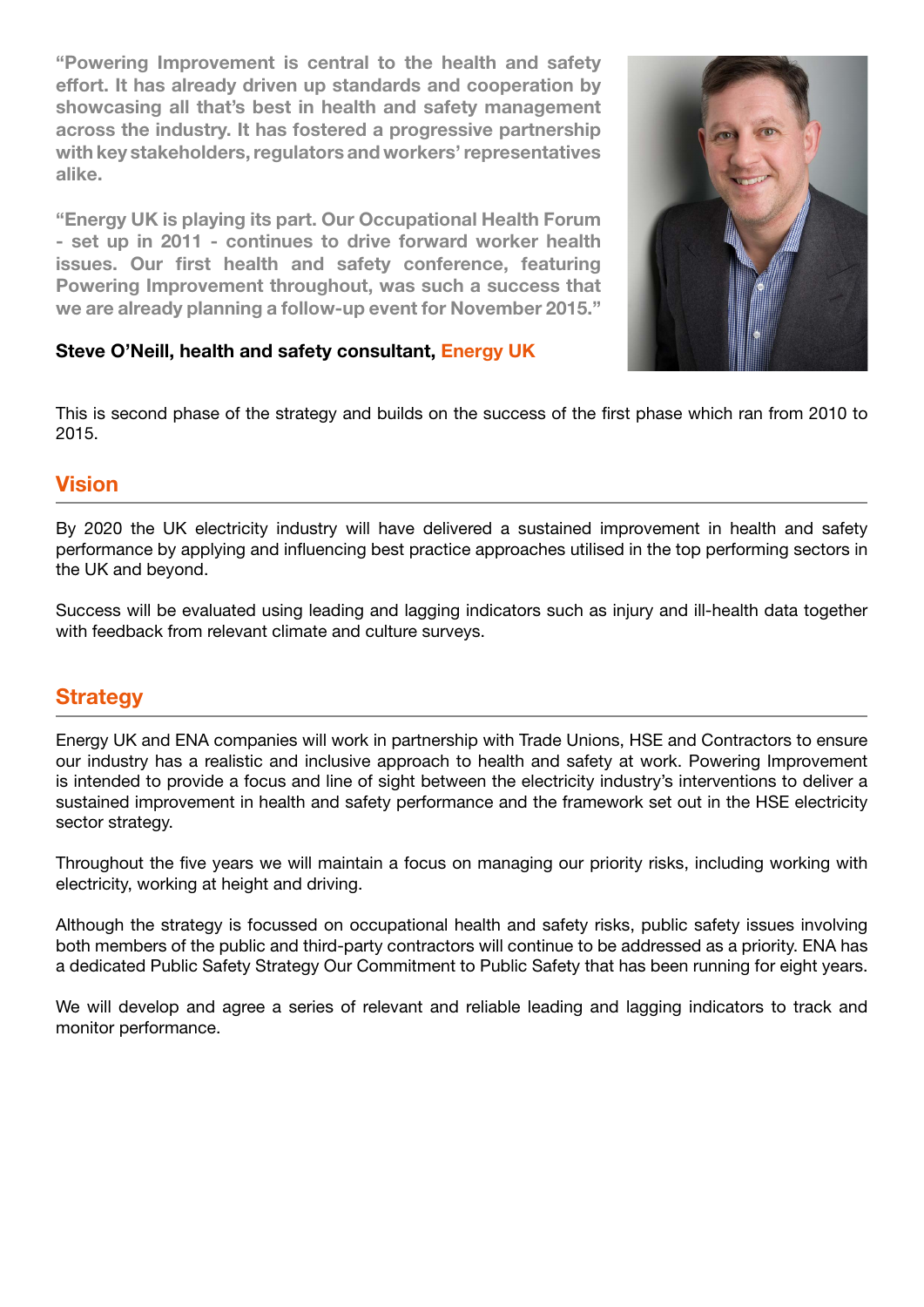# Overarching themes

#### Leadership

**Ensure that we encourage leadership at all levels.** 

#### Worker involvement

**Ensure we promote effective engagement and consultation.** 

#### Building competence

**Ensure commitment is given to training to avoid skill or competency gaps.** 

#### Corporate memory

 Ensure that as experienced workers retire and are replaced, lessons are remembered and mistakes are not repeated.



# Annual focus areas

#### 2015

Working with contractors

#### 2016

**Managing occupational III health risks** 

#### 2017

Asset management

#### 2018

**Human and organisational factors** 

#### 2019

Review of progress and develop the next phase of 'Powering Improvement'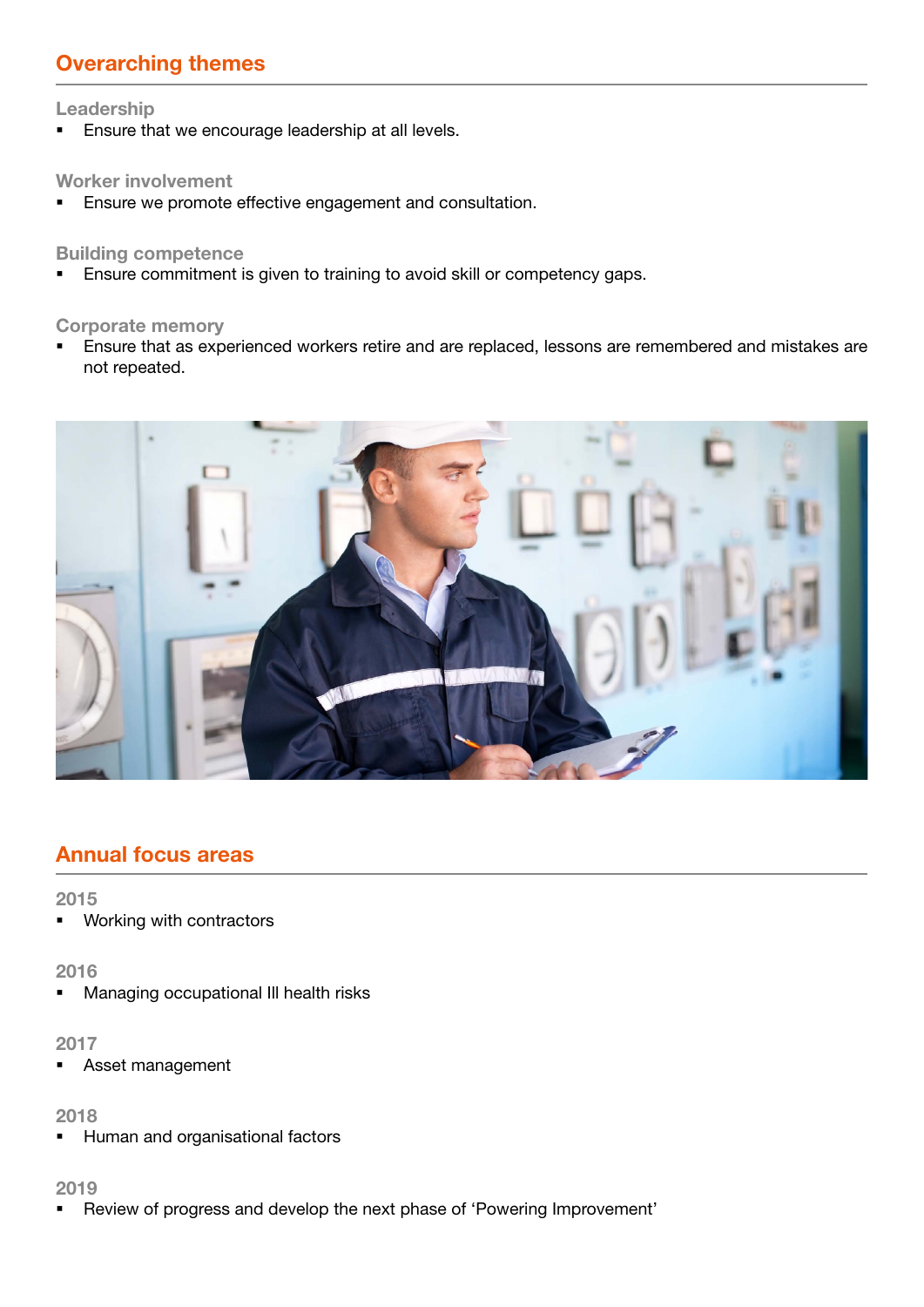# Annual focus area for 2015: Working with contractors

This year will not focus on "management of contractors" but rather working together in an open partnership approach to learn from each other.

- Working together to share best practice, intelligence sharing and lessons learned.
- Reviewing and sharing approaches to managing common risks including safe working at height, working with electricity and occupational ill health risks.
- **Improving communications better intelligence from incidents and near misses.**
- Where appropriate, developing safety alliances and frameworks.

## **Outcomes**

- Member companies, contractors and Trade unions together will have openly shared approaches to managing health and safety (H&S) risks to improve H&S performance in the Electricity Sector.
- Consistent approaches to managing the same H&S risks will be shared and promoted across the Electricity Sector by member companies and contractors.
- Robust and timely communication systems will be in place to share lessons learned from incidents across the Electricity Sector.

## **Outputs**

- Review current procedures and document approaches to managing common risks such as working at height.
- Identify, collate and publish examples of successful member company-contractor initiatives.